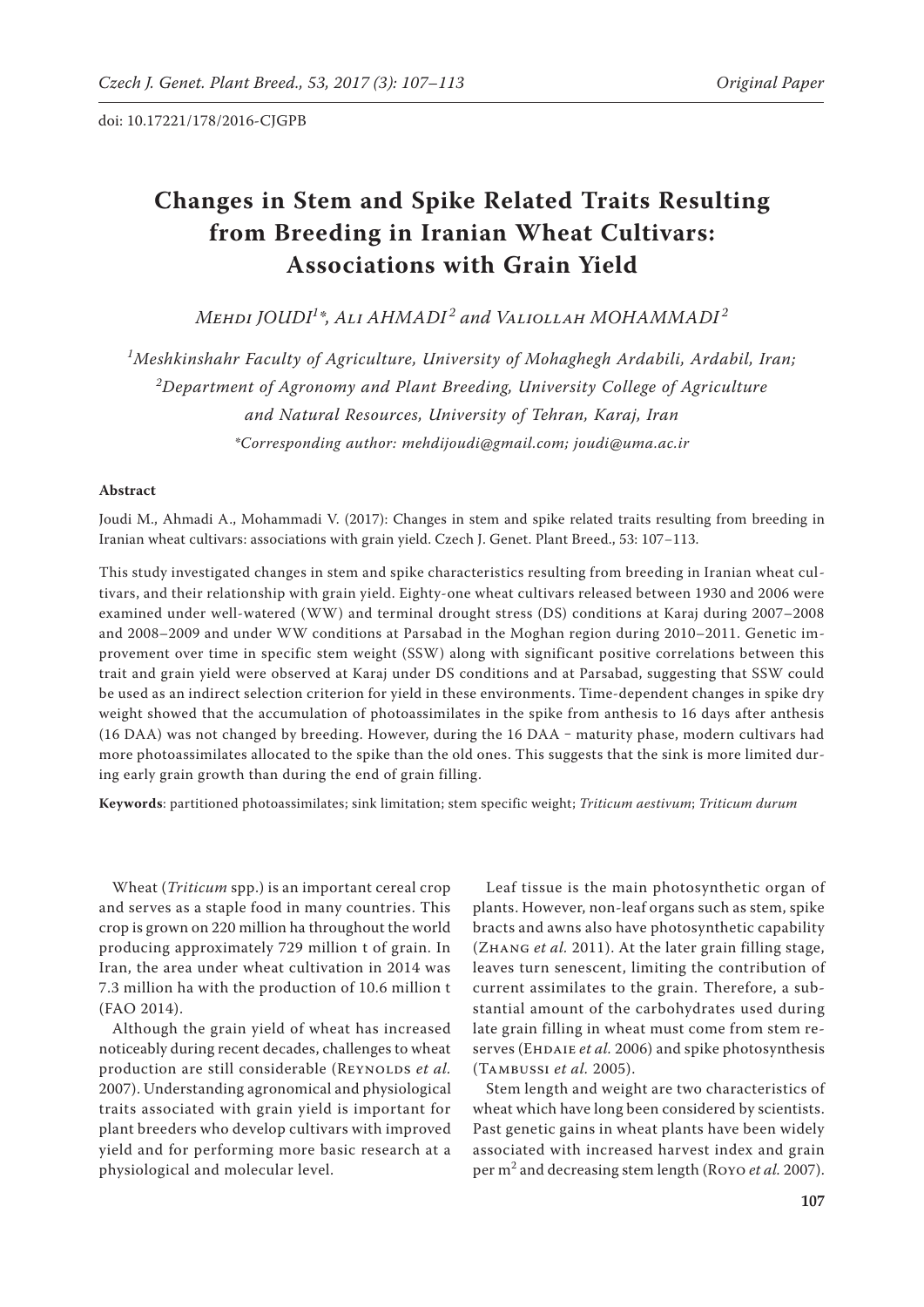Most likely, selection for decreased plant height has led to decreased stem weight. Alvaro *et al.* (2008) worked on 12 Italian and 12 Spanish durum cultivars released at different periods and reported that main stem (stem + sheaths) weight and area were higher in old than in modern cultivars. Specific weight of stem (stem weight/stem length) is another trait which can be considered in wheat breeding programs. Unlike stem length and weight, information about stem specific weight, its relationship with grain yield as well as its change during past breeding programs are incomplete and need further study.

Partitioning post-anthesis photoassimilates to the spike has an important role in grain yield formation. The capability by which the wheat spike captures postanthesis photosynthesis can be considered as an indication of sink strength (FISCHER 2011). This parameter can be measured as a difference in spike weight at different phases of spike development (see below). It is not clear how breeding activity has changed this trait. If its change is consistent with grain yield enhancement, it can be used as a promising trait in wheat breeding programs.

The present study was undertaken in order to study the relationships of stem and spike characteristics with grain yield in Iranian wheat cultivars released from 1930 to 2006 and cultivated at two latitudes of Iran representing contrasting environmental conditions.

## **MATERIAL AND METHODS**

Seventy-five Iranian bread wheat (*T. aestivum* L.) cultivars, two foreign bread wheat (Kauz and Montana), and four durum (*T. durum* Desf.) cultivars (Yavarus, Simine, Shovamald, and Stark) released from 1930 to 2006 were considered in the present work (Table 1). They were commonly grown in Iran during this period and covered up to 90% of the total area of cultivation (Joupi et al. 2014).

Experiments were performed at Karaj and Parsabad, representing contrasting environmental conditions. Karaj is situated in the north-central part of Iran (35°49'N, 51°0'E and 1312 m a.s.l.) and has an arid Mediterranean climate, with cold winters, temperate spring and dry summers, with average annual precipitation of 243 mm. Parsabad, located in the Moghan region in northwestern Iran (39°36'N, 47°57'E and 45 m a.s.l.) has a warm Mediterranean climate, with cold winters, humid spring and summers with average annual precipitation of 271 mm (Figure 1).

At Karaj, trials were conducted over crop seasons 2007–2008 and 2008–2009. In each season, experi-

ments were conducted simultaneously under wellwatered (WW) and terminal drought stress (DS) conditions at the Agriculture Research Farm of Tehran University. At Parsabad, a field experiment was carried out under WW conditions at the Agriculture Research Farm of the Moghan College of Agriculture and Natural Resources, University of Mohaghegh Ardabili, in the 2010–2011 growing season. The 81 cultivars were sown  $(300 \text{ seeds/m}^2)$  on Nov 1–3, 2007 and on Nov 10–11, 2008 at Karaj and on Nov 17–19, 2010 at Parsabad station. The details of the experiments have been presented elsewhere (JOUDI et al. 2014).

In each plot, three main stems (including the spike) from the two middle rows were harvested randomly at anthesis, 16 days after anthesis (16 DAA), and physiological maturity. They were immediately dried in a forced-air dryer at 70°C for 48 h to minimize respiration and weight loss. The length and weight of stem (excluding leaf sheaths) were recorded. Stem specific weight (SSW) was calculated as the ratio of its weight (mg) to its length (cm). Spike weight was also recorded at each sampling time. Therefore, since there was no further significant increase in chaff weight (i.e., rachis and glumes without grain) after anthesis (EHDAIE et al. 2008), the magnitude of partitioned photoassimilates to the spike (grain) during anthesis  $-16$  DAA (MPP  $A - 16$  DAA) was estimated as the difference in spike dry weight at 16 DAA and at anthesis. Also, the magnitude of partitioned photoassimilates to the spike during 16 DAA – physiological maturity (MPP 16 DAA – M) was estimated as the difference in spike dry weight at physiological maturity and at 16 DAA (JOUDI 2016). At maturity,  $1 \text{ m}^2$  per plot sections was cut at the ground level and grain yield was obtained after threshing.



Figure 1. Map of Iran and geographical position of the experimental sites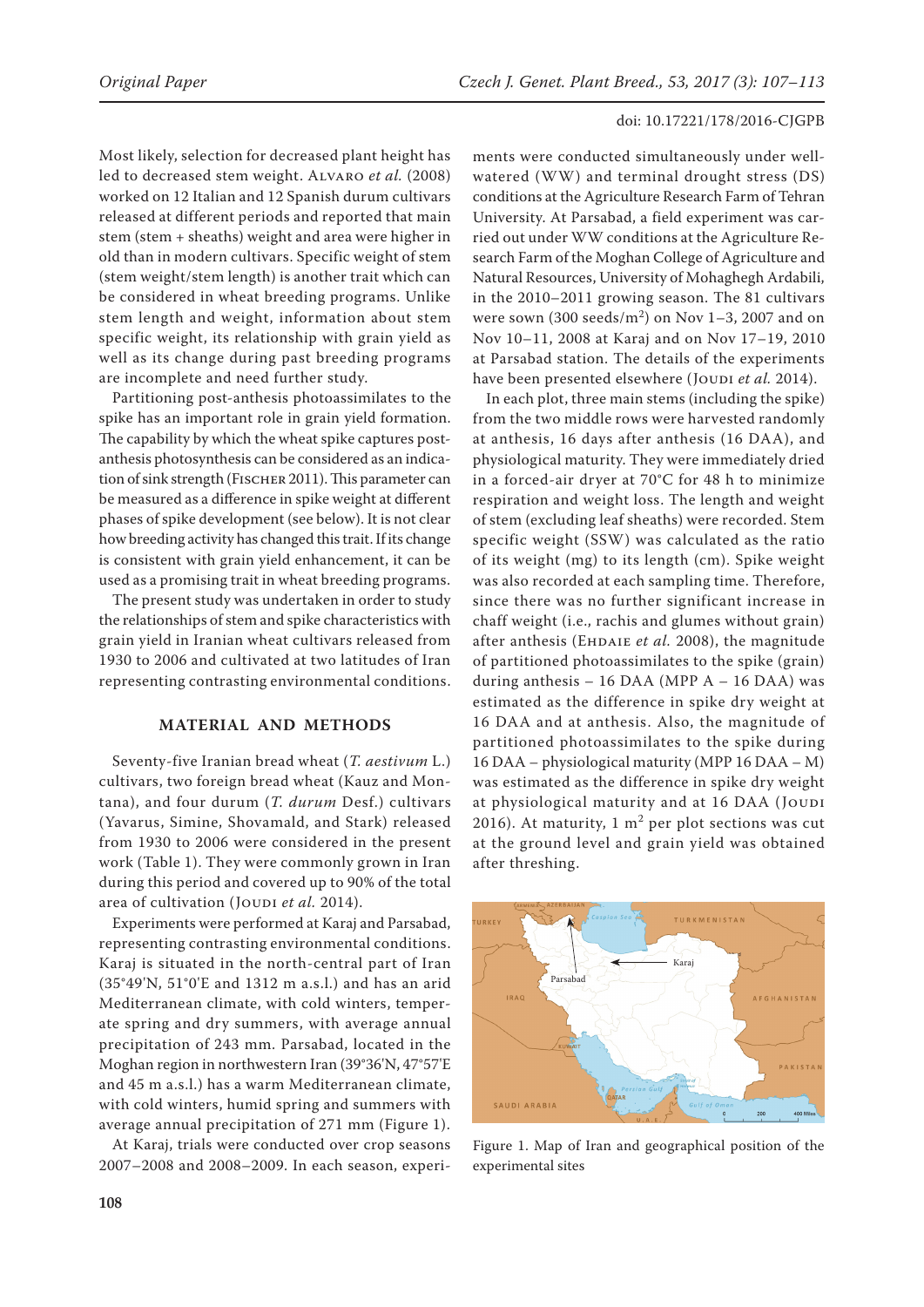| Cultivar name       | Origin        | Year of release<br>in Iran | Cultivar name  | Origin                                                                                                | Year of release<br>in Iran |
|---------------------|---------------|----------------------------|----------------|-------------------------------------------------------------------------------------------------------|----------------------------|
| Arta                | Iran          | 2006                       | Gholestan      | <b>CIMMYT</b>                                                                                         | 1986                       |
| Akbari              | Iran          | 2006                       | Sabalan        | Iran                                                                                                  | 1981                       |
| Bam                 | Iran          | 2006                       | <b>Bistun</b>  | Iran                                                                                                  | 1980                       |
| Daria               | <b>CIMMYT</b> | 2006                       | Kaveh          | Mexico                                                                                                | 1980                       |
| Sepahan             | Iran          | 2006                       | Azadi          | Iran                                                                                                  | 1979                       |
| Sistan              | <b>ICARDA</b> | 2006                       | Alborz         | <b>CIMMYT</b>                                                                                         | 1978                       |
| Moghan 3            | Iran          | 2006                       | Naz            | <b>CIMMYT</b>                                                                                         | 1978                       |
| Stark               | <b>CIMMYT</b> | 2005                       | Baiat          | Iran                                                                                                  | 1976                       |
| Shovamald           | <b>CIMMYT</b> | 2003                       | Karaj 3        | Iran                                                                                                  | 1976                       |
| Pishtaz             | Iran          | 2002                       | Chenab         | Pakistan                                                                                              | 1975                       |
| Dez                 | <b>CIMMYT</b> | 2002                       | Moghan 2       | <b>CIMMYT</b>                                                                                         | 1974                       |
| Shahriar            | Iran          | 2002                       | Arvand         | Iran                                                                                                  | 1973                       |
| Shiraz              | Iran          | 2002                       | Khazar 1       | Mexico                                                                                                | 1973                       |
| Crossed Falat Hamun | Iran          | 2002                       | Karaj 1        | Iran                                                                                                  | 1973                       |
| Hamun               | Iran          | 2002                       | Karaj 2        | Iran                                                                                                  | 1973                       |
| Azar2               | Iran          | 1999                       | Moghan 1       | Mexico                                                                                                | 1973                       |
| Marvdasht           | Iran          | 1999                       | Inia           | <b>CIMMYT</b>                                                                                         | 1968                       |
| Spring BC Roshan    | Iran          | 1998                       | Navid          | Iran                                                                                                  | 1968                       |
| Winter BC Roshan    | Iran          | 1998                       | Shahi          | Iran                                                                                                  | 1967                       |
| Chamran             | <b>CIMMYT</b> | 1997                       | Adl            | Iran                                                                                                  | 1962                       |
| Simine              | Iran          | 1997                       | Khalij         | Iran                                                                                                  | 1960                       |
| Shirodi             | <b>CIMMYT</b> | 1997                       | Roshan         | Iran                                                                                                  | 1958                       |
| Kavir               | Iran          | 1997                       | Sorkhtokhm     | Iran                                                                                                  | 1957                       |
| Yavarus             | <b>CIMMYT</b> | 1996                       | Shole          | Iraq                                                                                                  | 1957                       |
| Zakros              | <b>ICARDA</b> | 1996                       | Azar 1         | Iran                                                                                                  | 1956                       |
| Atrak               | <b>CIMMYT</b> | 1995                       | Omid           | Iran                                                                                                  | 1956                       |
| Estar               | <b>CIMMYT</b> | 1995                       | Tabasi         | Iran                                                                                                  | 1951                       |
| Alvand              | Iran          | 1995                       | Shahpasand     | Iran                                                                                                  | 1942                       |
| Alamut              | Iran          | 1995                       | Sardari        | Iran                                                                                                  | 1930                       |
| Darab 2             | <b>CIMMYT</b> | 1995                       | Bulani         | Iran                                                                                                  |                            |
| Zarrin              |               | 1995                       | Somaye 3       | China                                                                                                 | $\overline{\phantom{0}}$   |
| Mahdavi             | Iran          | 1995                       | Frontana       | <b>Brazil</b>                                                                                         | $\overline{\phantom{0}}$   |
| Niknazhad           | <b>ICARDA</b> | 1995                       | Fongh          | China                                                                                                 |                            |
| Soissons            | France        | 1994                       | Crossed Alborz | Iran                                                                                                  |                            |
| Gascogne            | France        | 1994                       | Crossed Shahi  | $\operatorname*{Iran}% \left( \mathcal{N}\right) \equiv\operatorname*{Tran}\left( \mathcal{N}\right)$ |                            |
| Gaspard             | France        | 1994                       | Verinak        | <b>CIMMYT</b>                                                                                         |                            |
| Rasul               | <b>CIMMYT</b> | 1992                       | $DN-11$        | <b>CIMMYT</b>                                                                                         |                            |
| Marun               | Iran          | 1991                       | WS-82-9        |                                                                                                       |                            |
| Hirmand             | Iran          | 1991                       | Kauz           |                                                                                                       |                            |
| Falat               | <b>CIMMYT</b> | 1990                       | Montana        |                                                                                                       |                            |
| Ghods               | Iran          | 1989                       |                |                                                                                                       |                            |

Table 1. Wheat cultivars used in the Karaj and Parsabad-Moghan experiments (among the tested cultivars, the years of release for 11 cultivars were unknown; they were not, therefore, considered in regression analysis)

Recorded data were analysed separately for each type of conditions according to a lattice design and adjusted means were considered (JOUDI et al. 2014). Measured parameters were regressed against the

year of cultivar release to obtain genetic gain and to study changes in different plant characteristics over time using linear equations that were fitted to the data. Among the tested cultivars, the years of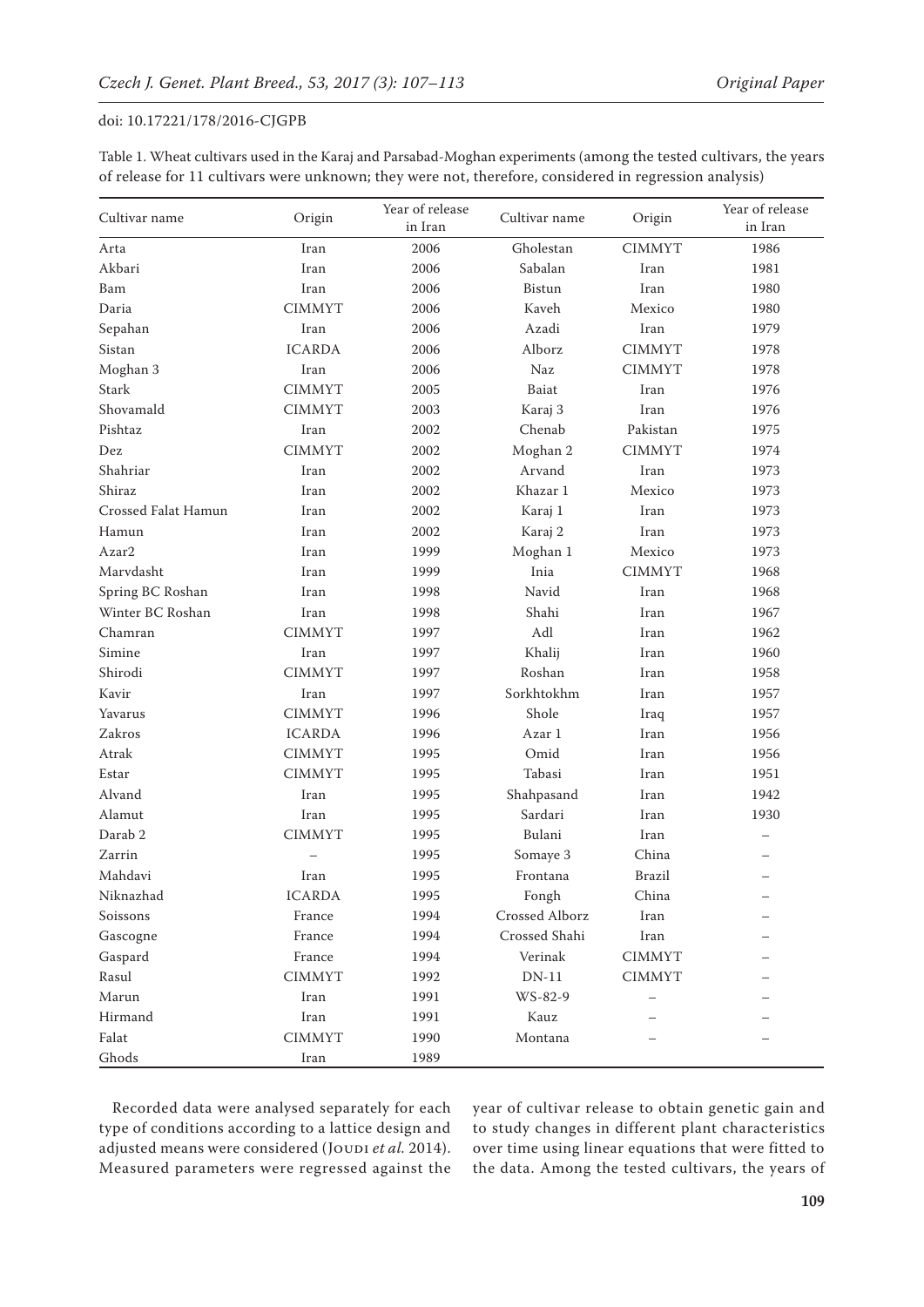release for 11 cultivars were unknown; they were not, therefore, considered in regression analysis. The Pearson correlation coefficient was calculated to study the relationships between grain yield and measured traits. Student's *t*-test was used to test the significance of the correlation coefficient. Regres sion and correlation analysis were performed using SPSS statistical software Version 17.0 (SPSS 1998).

## **RESULTS**

**Karaj experiments**. At anthesis, stem weight ranged from 851 to 1550 mg under WW conditions (Table 2). There was no significant association between stem weight and year of release (Figure 2a). Culti vars differed markedly in SSW which varied from 11 to 19.5 mg/cm (Table 2). SSW was significantly higher in modern cultivars, compared to the old ones (Figure 2c).

Averaged among WW cultivars, stem weight in creased from 1198 mg at anthesis to 1390 mg at 16 DAA (Table 2). Under these conditions, stem weight was significantly lower in modern cultivars in comparison with the old ones (Figure 2b). Stem weight decreased in response to terminal drought stress. Under DS con ditions, there was no significant association between stem weight and year of release (Figure 2b). Under WW conditions, mean SSW was 17 mg/cm, 13% more than SSW at anthesis. This trait had been improved by breeding. The same trend was observed for SSW under DS conditions (Figure 2d).

The magnitude of partitioned photoassimilates to the spike during anthesis – 16 DAA ranged from 0.44 to 1.42 g and from 0.45 to 1.16 g under WW and DS conditions, respectively (Table 2). No significant association was found between this trait and year of release (Figure 2e). The spike of tested cultivars ac cumulated photoassimilates differently from 16 DAA to maturity. This parameter increased significantly in modern cultivars under both water regimes (Figure 2f).

Under WW and DS conditions, large variations in grain yield were found among cultivars (Table 2). Overall, new wheat cultivars produced higher grain yield than the old ones (Figure 2g).

**Parsabad-Moghan experiment**. At anthesis, stem weight ranged from 553 to 1553 mg (Table 2). This trait was not associated with the year of release (Figure 2a). A large variation in SSW was found at anthesis, which ranged from 8.9 to 20.2 mg/cm (Ta ble 2). Like in Karaj experiments, SSW was higher in modern cultivars than in the old ones (Figure 2c).

Table 2. Basic statistics for stem weight (mg) and stem specific weight (SSW, mg/cm) measured at anthesis and 16 days after anthesis (16 DAA), magnitude of partitioned photoassimilates to the spike during anthesis – 16 days after anthesis (MPP A – 16 DAA, g) and during 16 days after anthesis – maturity (MPP 16 DAA–M, g), grain yield (kg/ha) in 81 wheat cultivars grown at Karaj during 2007–2008 and 2008–2009 under well-watered (WW) and drought stress (DS) conditions, and at Parsabad station photoassimilates to the spike during anthesis – 16 days after anthesis (MPP A – 16 DAA, g) and during 16 days after anthesis – maturity (MPP 16 DAA–M, g), grain yield mg/cm) measured at anthesis and 16 days after anthesis (16 DAA), magnitude of partitioned kg/ha) in 81 wheat cultivars grown at Karaj during 2007-2008 and 2008-2009 under well-watered (WW) and drought stress (DS) conditions, and at Parsabad station Table 2. Basic statistics for stem weight (mg) and stem specific weight (SSW,

|                        | Parsabad            |                             | WW                                | 2930                 | 7460                  | 4900            | 810  | $\overline{17}$ |
|------------------------|---------------------|-----------------------------|-----------------------------------|----------------------|-----------------------|-----------------|------|-----------------|
| Karaj                  |                     | grain yield                 | SC                                | 1120                 | 6560                  | 3720            | 1060 | 28              |
|                        |                     |                             | $\overset{\textstyle{W}}{\times}$ | 2710                 | 10320                 | 7510            | 1390 | $\overline{19}$ |
| Parsabad               |                     | $DAA - M$<br>MPP A - MPP 16 | WW                                | 0.06                 | 1.25                  | 0.66            | 0.21 | 32              |
|                        |                     | 16 DAA                      | WW                                | 0.47                 | 2.21                  | 1.38            | 0.39 | 28              |
|                        |                     | $DAA - M$<br>MPP 16         | <b>DS</b>                         | 0.07                 | 1.07                  | 0.56            | 0.23 | $\overline{4}$  |
|                        |                     |                             | WW                                | 0.23                 | 1.92                  | 1.20            | 0.33 | 27              |
| Karaj                  | 16 DAA<br>MPP $A -$ | DS                          | 0.44 0.45                         | 1.16                 | 0.71                  | 0.13            | 18   |                 |
|                        |                     |                             | WW                                |                      | 1.42                  | 0.79            | 0.16 | $\overline{20}$ |
| 16 days after anthesis |                     | <b>SSW</b>                  | WW                                | 13.6                 | 24.6                  | $\overline{19}$ | 2.74 | 14              |
|                        | Parsabad            | weight<br>stem              | $\mathbb{W}^{\mathbb{W}}$         | 1083                 | 2138                  | 1604            | 253  | $\frac{8}{1}$   |
|                        |                     |                             | SC                                | 9.8                  | 21.3                  | 15              | 2.07 | $\vec{4}$       |
|                        |                     | <b>SSW</b>                  | $\overset{\textstyle{W}}{\times}$ | 12.9                 | 22.2                  | $\overline{17}$ | 1.87 | $\Box$          |
|                        | Karaj               |                             | ΔS                                | 763                  | 1732                  | 1192            | 83   | 15              |
|                        |                     | stem weight                 | $\mathbb{W}$                      | 1038                 | 1851                  | 1390            | 172  | $\overline{c}$  |
| Anthesis               |                     | SSW                         | WW                                | 8.9                  | 20.2                  | $\overline{14}$ | 2.23 |                 |
|                        | Parsabad            | weight<br>stem              | WW                                | 553                  | 1553                  | 972             | 172  | 18 16           |
|                        | Karaj               | <b>SSW</b>                  | WW WW                             | $\frac{1}{2}$        | 19.5                  | 15              | 1.87 | 12              |
|                        |                     | weight<br>stem              |                                   | 851                  | 1550                  | 1198            | 132  | $\equiv$        |
|                        |                     |                             |                                   | <i><b>Inimum</b></i> | <i><b>Aaximum</b></i> | Mean            |      |                 |

SD – standard deviation; CV – coefficient of variation

 $-$  standard deviation;  $CV$  – coefficient of variation

#### doi: 10.17221/178/2016-CJGPB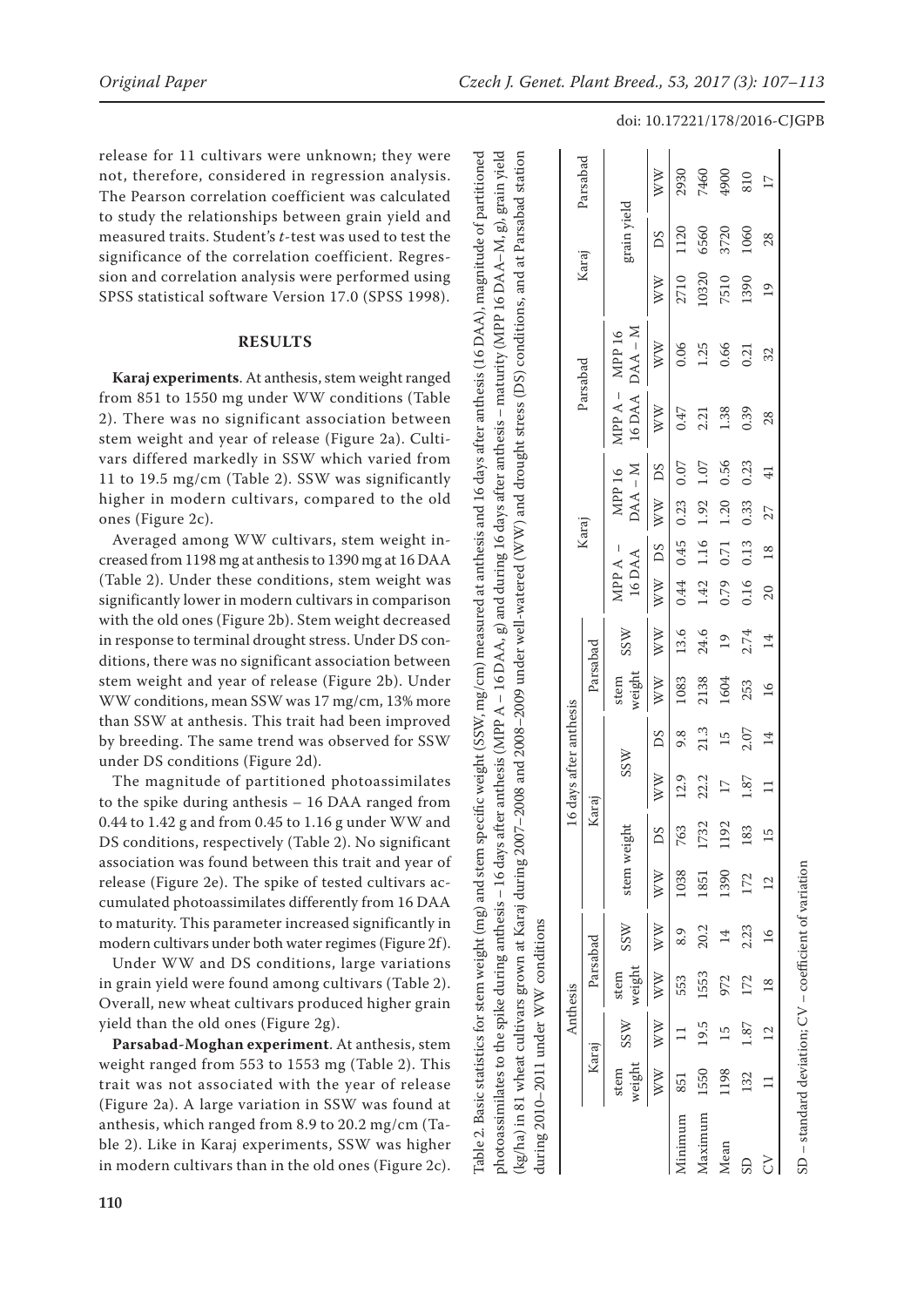*R*<sup>2</sup> = 0.16 \*\*

2000



doi: 10.17221/178/2016-CJGPB 1800 2000

2200

Figure 2. Relationships between year of cultivar release and (a) stem weight at anthesis, (b) stem weight at 16 DAA, (c) stem specific weight (SSW) at anthesis, (d) SSW at 16 DAA, (e) magnitude of partitioned photoassimilates to the spike during anthesis – 16 days after anthesis (MPP A–16 DAA) and (f) during 16 days after anthesis – maturity (MPP 15 15 16 DAA - M), and (g) grain yield in Iranian wheat cultivars released from 1930 to 2006 at anthesis, (d) SSW at 16 DAA, (e) magnitude V<br>Y<br>i after anthesis (MPP A-16 DAA) and (d<br>ar<br>h at anthesis, (d) SSW at 16 DAA, (e) magnitude of partitioned ,<br>Sid<br>L at anthesis, (d) SSW at 16 DAA, (e) magnitude of partitioned w<br>e<br>h 7<br>Y<br>i( (d<br>u<br>h

Each square (Karaj – WW) and circle (Karaj – DS) point represents the mean value of one cultivar across 2 years (2007–2008 and 2008–2009) and each triangle (Moghan – WW) represents the mean value of one cultivar during 2010–2011; only significant linear regressions were plotted; regression equations for the Karaj and Moghan experiments are presented in the upper (Karaj – WW is on the left side; Karaj – DS is on the right side) and lower parts of the figures, respectively the left side; Karaj - DS is on the right side) and lower parts of re plotted; regression equations for the Karaj and Moghan expe *nean value of one cultivar ac* 

Stem weight and SSW were higher at 16 DAA compared to anthesis (Table 2). Stem weight was lower in modern than in old cultivars. A reverse trend was t observed for SSW (Figure 2b, d). 0 )]<br>r<br>). r: 1910 1930 1950 1970 1990 2010 r<br>|<br>V  $1910$ ..<br>r<br>|.

As for the Karaj experiment, there was no difference between old and modern cultivars regarding the capacity to accumulate photoassimilates in spike during the phase anthesis – 16 DAA. During the r<br>s<br>e the phase anthesis  $-16$  I  $\mathsf{p}$  $\frac{3}{2}$ 1.<br>3<br>2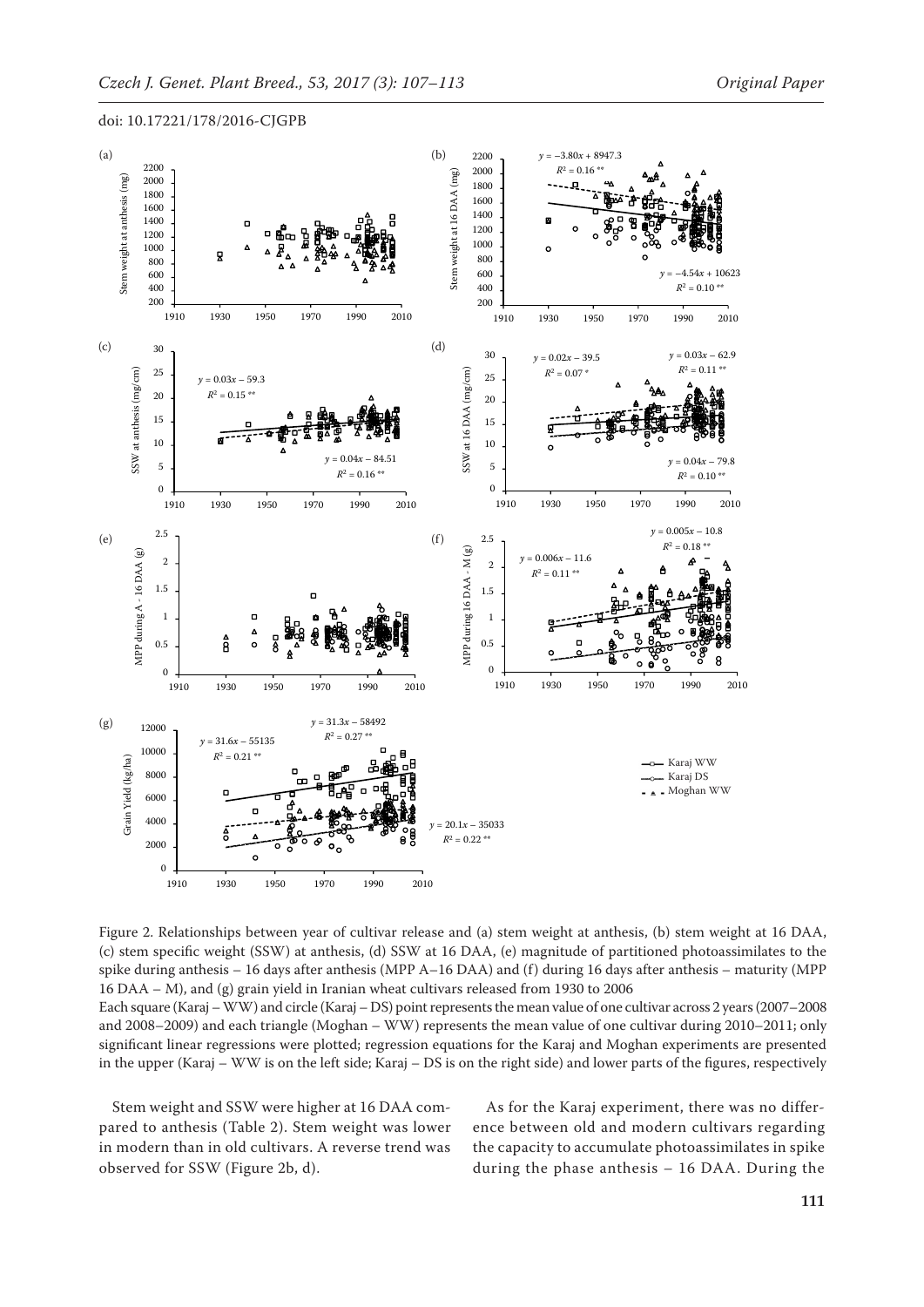phase 16 DAA – maturity, spikes of modern cultivars accumulated more photoassimilates compared to the old ones (Figure 2e, f ).

Wheat cultivars differed markedly in grain yield which ranged from 2930 to 7460 kg/ha. Grain yield was positively associated with the year of release (Figure 2g).

## **DISCUSSION**

Optimizing grain yield of wheat is the main issue for breeders worldwide. Understanding relationships between morphological and physiological traits and grain yield across different environmental conditions could help plant breeders to develop wheat cultivars with improved and stable grain yield.

At anthesis, no significant difference in stem weight was detected between old and modern cultivars. Except in Karaj and under DS conditions, however, stem weight was lower in modern than in old cultivars at 16 DAA (Figure 2a, b). Conversely, Alvaro *et al.* (2008) found that stem weight was higher in old than in modern cultivars. In most cases, no significant correlations were found between grain yield and stem weight (Table 3), suggesting a complex relationship between stem weight and grain yield in wheat.

A significant increase in stem specific weight occurred over years of release (Figure 2c, d). To our knowledge, this is the first report on an increase of SSW with breeding. This type of change in SSW along with significant positive correlations between SSW and grain yield that were found at Karaj under DS conditions and at Parsabad (Table 3) suggest that SSW could be considered as a promising trait in wheat programs.

It is now accepted that the wheat stem makes a major contribution to the final grain yield. Carbohydrate accumulation and then their remobilization from the stem are important sources of photoassimilates for grain filling (EHDAIE *et al.* 2006). Potential stem storage as a sink is determined by stem length and SSW (BLUM 1998). The *Rht*, and *Rht*<sub>2</sub> dwarfing genes of wheat were found to reduce reserve storage by 35% and 39%, respectively, and reduce stem length by 21% (Blum 1998). As the total amount of stem contributions to grain yield was the same in the taller and shorter cultivars (JOUDI unpublished), the decrease in carbohydrate accumulation and remobilization imposed by length reduction is expected to be compensated by higher SSW in the shorter cultivars. JOUDI et al. (2012) reported that

both carbohydrate amounts and remobilization efficiency per unit stem length were higher in modern cultivars, as compared to the old ones. Therefore, the reduction of stem length (data not shown) and an increase of SSW in modern cultivars suggest that plant breeders should pay more attention to SSW than to stem weight or length.

There was no significant difference between old and modern cultivars with respect to spike dry weight increase from anthesis to 16 days afterwards. Nonetheless, modern wheat cultivars allocated more photoassimilates to their spike from 16 DAA to maturity in all conditions tested (Figure 2e, f). Interestingly, partitioning of photoassimilates from 16 DAA to maturity showed a positive correlation with grain yield (Table 3). From anthesis to 16 DAA, grain

Table 3. Pearson correlation coefficients between grain yield  $(g/m<sup>2</sup>)$  and stem weight (mg) and stem specific weight (SSW, mg/cm) measured at anthesis and 16 days after anthesis (16 DAA), magnitude of partitioned photoassimilates to the spike during anthesis – 16 days after anthesis (MPP A–16 DAA, g) and during 16 days after anthesis – maturity (MPP 16 DAA–M) in 81 wheat cultivars grown at Karaj during 2007–2008 and 2008–2009 under well-watered (WW) and drought stress (DS) conditions, and at Parsabad station during 2010–2011 under WW conditions

|             |                         | Grain yield           |
|-------------|-------------------------|-----------------------|
|             | Stem weight at anthesis | $-0.13$ <sup>ns</sup> |
|             | Stem weight at 16 DAA   | $-0.26*$              |
|             | SSW at anthesis         | $0.12^{ns}$           |
| Karaj WW    | SSW at 16 DAA           | $0.09^{ns}$           |
|             | MPP $A-16$ DAA          | 0.18 <sup>ns</sup>    |
|             | MPP $16$ DAA $-M$       | $0.47**$              |
|             | Stem weight at anthesis | $0.003^{ns}$          |
|             | Stem weight at 16 DAA   | $0.005^{ns}$          |
|             | SSW at anthesis         | $0.45***$             |
| Karaj DS    | SSW at 16 DAA           | $0.43**$              |
|             | $MPPA-16DAA$            | 0.21 <sup>ns</sup>    |
|             | MPP $16$ DAA $-M$       | $0.32**$              |
|             | Stem weight at anthesis | $0.05^{ns}$           |
|             | Stem weight at 16 DAA   | $-0.08ns$             |
|             | SSW at anthesis         | $0.26*$               |
| Parsabad WW | SSW at 16 DAA           | $0.14^{ns}$           |
|             | MPP $A-16$ DAA          | $0.10^{ns}$           |
|             | MPP $16$ DAA $-M$       | $0.30**$              |

nsnot significant; \*, \*\*significant according to Student's *t*-test at the  $P = 0.05$  and 0.01 level, respectively